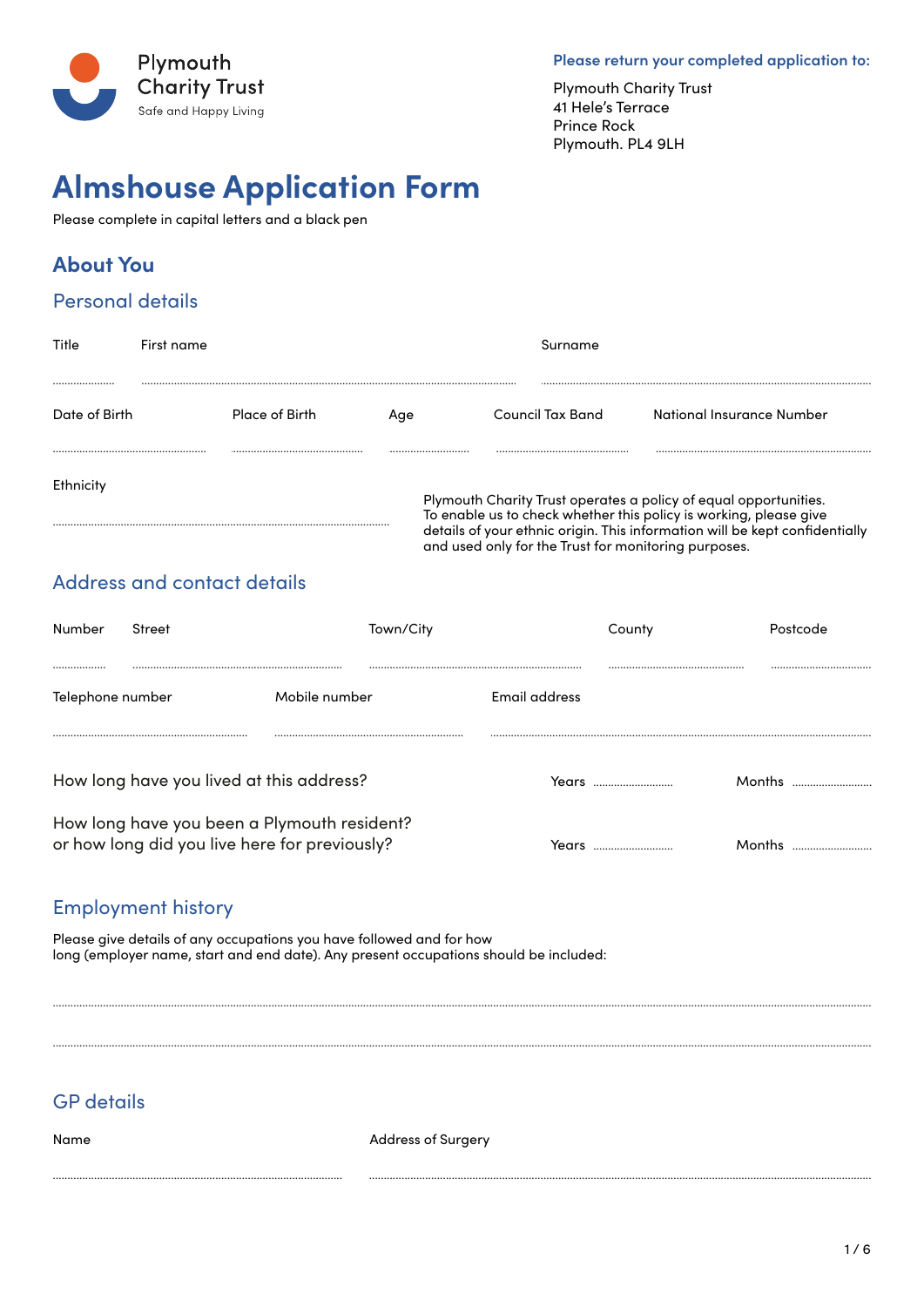

Please complete in capital letters and a black pen

#### Your partner's details

If you do not have a partner ignore this page

| Title             | First name                  | Surname        |     |                                                                                                                                                                                                                                                                                  |                           |  |
|-------------------|-----------------------------|----------------|-----|----------------------------------------------------------------------------------------------------------------------------------------------------------------------------------------------------------------------------------------------------------------------------------|---------------------------|--|
| <br>Date of Birth |                             | Place of Birth | Age | Council Tax Band                                                                                                                                                                                                                                                                 | National Insurance Number |  |
| Ethnicity         |                             |                |     | <br>Plymouth Charity Trust operates a policy of equal opportunities.<br>To enable us to check whether this policy is working, please give<br>details of your ethnic origin. This information will be kept confidentially<br>and used only for the Trust for monitoring purposes. |                           |  |
|                   | Address and contact details |                |     |                                                                                                                                                                                                                                                                                  |                           |  |

| Number           | Street                                                                                       | Town/City     |               | Countv |        |
|------------------|----------------------------------------------------------------------------------------------|---------------|---------------|--------|--------|
|                  |                                                                                              |               |               |        |        |
| Telephone number |                                                                                              | Mobile number | Email address |        |        |
|                  |                                                                                              |               |               |        |        |
|                  | How long have you lived at this address?                                                     |               | Years         |        | Months |
|                  | How long have you been a Plymouth resident?<br>or how long did you live here for previously? |               |               |        | Months |

#### **Employment history**

Please give details of any occupations you have followed and for how long (employer name, start and end date). Any present occupations should be included:

### **GP** details

Name

**Address of Surgery**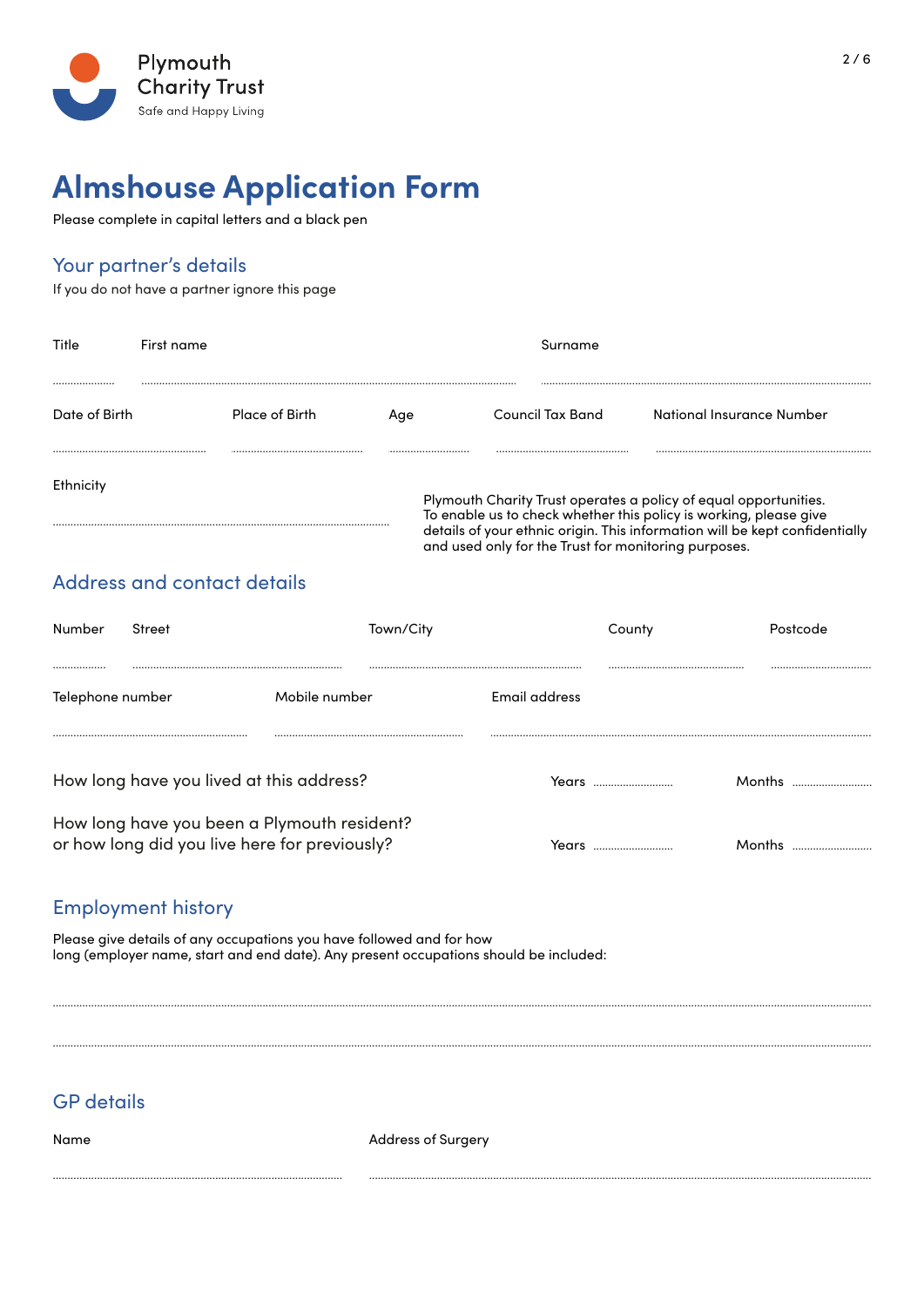

Please complete in capital letters and a black pen

## **About Your Family**

#### Next of kin details in case of emergency

| Full name            |        |               |               | Relationship |          |
|----------------------|--------|---------------|---------------|--------------|----------|
| Number               | Street | Town/City     |               | County       | Postcode |
| <br>Telephone number |        | Mobile number | Email address |              |          |
|                      |        |               |               |              |          |

# **About Your Home**

#### Your current living situation

Type of accommodation i.e 3 bedroom house, 2 bedroom flat. Please add below:

|                  | How much rent do you currently pay? $\int_{\Gamma}$                                            |                                        | Per week<br>Per month                             |                |
|------------------|------------------------------------------------------------------------------------------------|----------------------------------------|---------------------------------------------------|----------------|
| Number           | <b>Street</b>                                                                                  | Town/City                              | County                                            | Postcode       |
| <b>Full name</b> |                                                                                                |                                        |                                                   |                |
|                  | Please give the name and address of your Landlord                                              |                                        |                                                   |                |
|                  | Please complete this section if you live in rented accomodation                                |                                        |                                                   |                |
|                  | Do you receive Housing Benefit? Yes                                                            | No                                     | Do you receive Council Tax Benefit? Yes           | Nο             |
|                  | What are your intentions regarding your current property if you are appointed to an Almshouse? |                                        |                                                   |                |
|                  | If the property is owned by a family member how you are related?                               |                                        |                                                   |                |
|                  | If no, who owns your current property?                                                         | Family<br>Privatey<br>member<br>rented | Other<br>Council                                  | please specify |
|                  | Do you or your spouse own this home?                                                           | No<br>Yes                              | If yes, what is its<br>estimated present value? £ |                |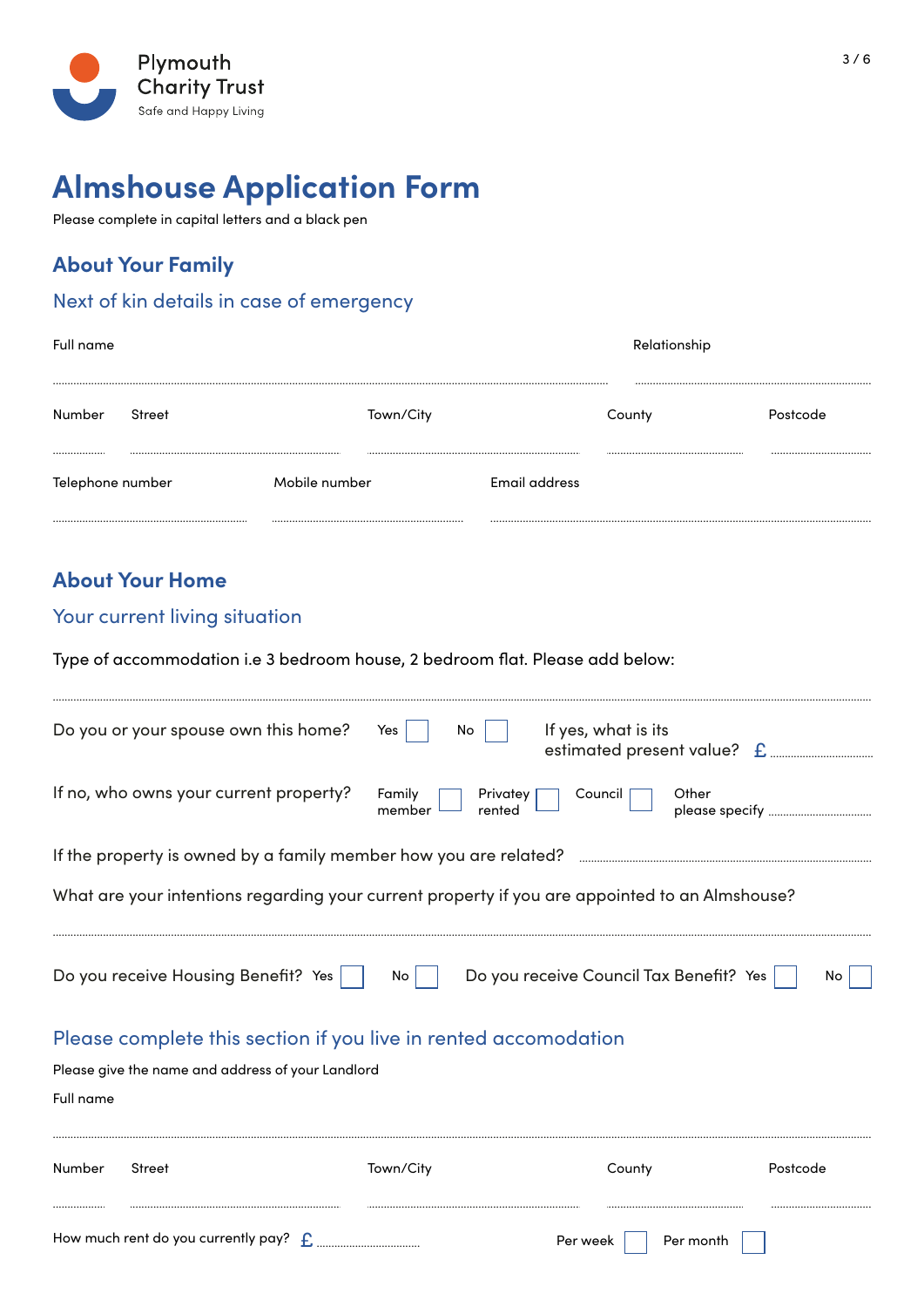

Please complete in capital letters and a black pen

#### Your current living situation continued

Why are you leaving your present accomodation?

| Is there a mortgage outstanding on the property?  | Yes<br>No |
|---------------------------------------------------|-----------|
| If yes, how much on your mortgage is outstanding? |           |

If you or your partner own property other than the one in which you live, please give details below. This should include property owned abroad as well as in the UK

| Number | Street | Town/City | County | Postcode |
|--------|--------|-----------|--------|----------|
|        |        |           |        |          |

### **Your Income**

#### To enable the trustees to assess your application, please provide the following information:

Please complete all sources of income and how regularly you receive them. Leave fields blank if they are not relevant to you:

| <b>Complete all Pension types</b>            | Amount | Weekly | Monthly |
|----------------------------------------------|--------|--------|---------|
| 1. State retirement pension                  |        |        |         |
| 2. Pension paid by a past employer           |        |        |         |
| 3. Private pension                           |        |        |         |
| 4. Widow's pension                           |        |        |         |
| 5. Any other pension                         |        |        |         |
| 6. I do not have a pension                   |        |        |         |
| <b>Complete any Social Security Benefits</b> |        |        |         |
| 1. Pension Credit                            |        |        |         |
| 2. Attendance Allowance                      |        |        |         |
| 3. Any other benefits (Inc Housing)          |        |        |         |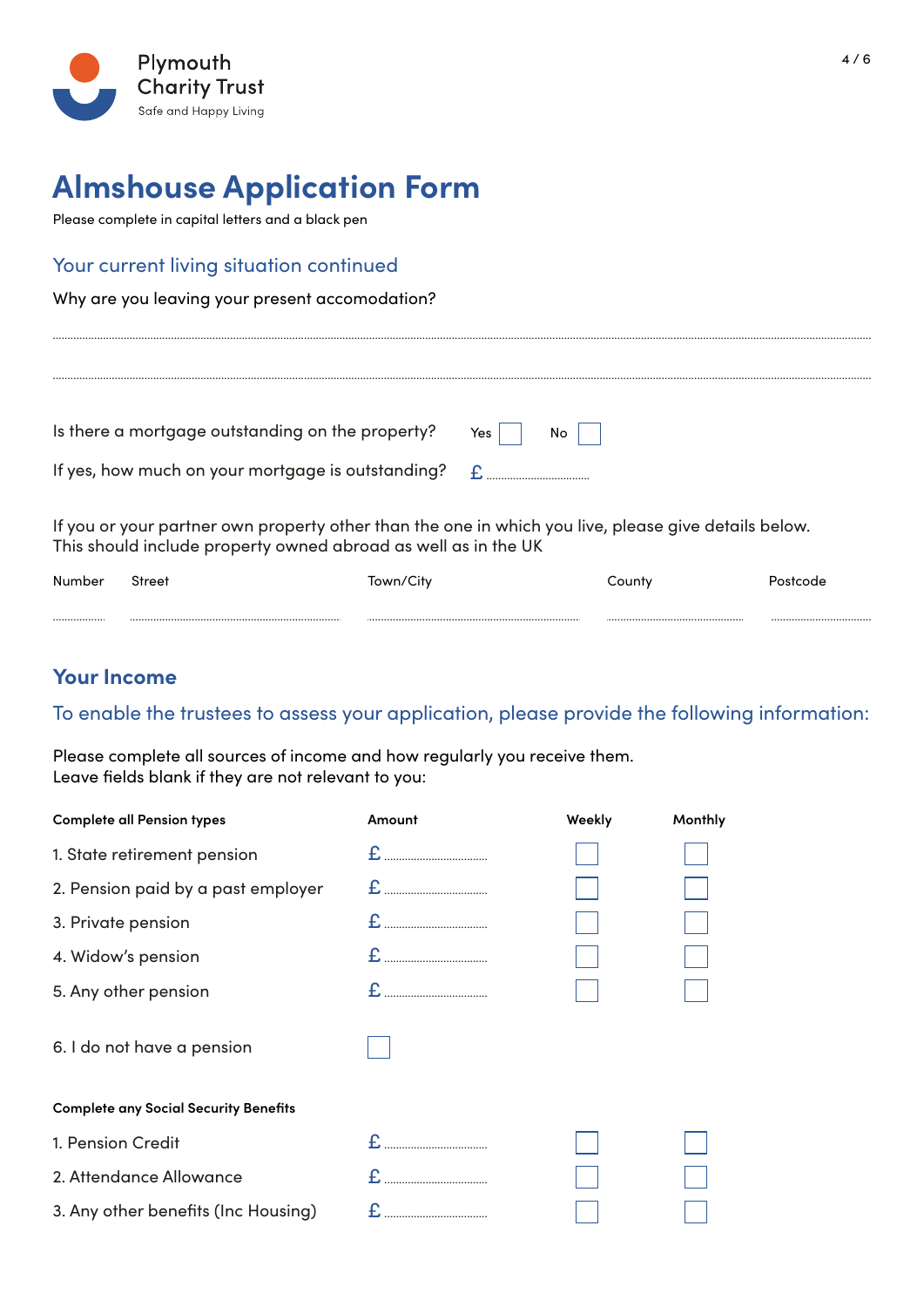

Please complete in capital letters and a black pen

## Your income continued

| Other Income and savings                                                                   | Amount          | Weekly | Monthly   |  |  |
|--------------------------------------------------------------------------------------------|-----------------|--------|-----------|--|--|
| 1. Annuities                                                                               |                 |        |           |  |  |
| 2. Bank Deposit Account                                                                    |                 |        |           |  |  |
| 3. Building Society Account                                                                |                 |        |           |  |  |
| 4. Investments                                                                             |                 |        |           |  |  |
| 5. Renting property or land that you own                                                   |                 |        |           |  |  |
| 6. Grants from a charity                                                                   |                 |        |           |  |  |
| 7. Financial support from a relative/friend                                                |                 |        |           |  |  |
| 8. From a trust fund                                                                       |                 |        |           |  |  |
| Any other income - please give details                                                     |                 |        |           |  |  |
| Please add ALL of your Capital/Saving Amounts below:                                       |                 |        |           |  |  |
| <b>Bank account</b>                                                                        | Currant balance |        |           |  |  |
|                                                                                            |                 |        |           |  |  |
| <b>Health and Social</b>                                                                   |                 |        |           |  |  |
| About your health and social factors:                                                      |                 |        | Yes<br>No |  |  |
| Have you had any significant illnesses, injuries or operations during the last five years? |                 |        |           |  |  |

Have you had any significant illnesses, injuries or operations during the last five years? If yes please outline details

| Do you have any other health or social factors that you would wish the<br>trustees to take into consideration when assessing your application? |  |
|------------------------------------------------------------------------------------------------------------------------------------------------|--|
| Do you have a conviction which is not spent under the Rehabilitation of Offenders Act 1974?                                                    |  |
| Are you receiving continuing treatment for any of the above?                                                                                   |  |
| Do you use any aids or equipment?                                                                                                              |  |
| Are you receiving support from anyone? (i.e health, financial, cleaning etc.)                                                                  |  |

.....................................................................................................................................................................................................................................................................................